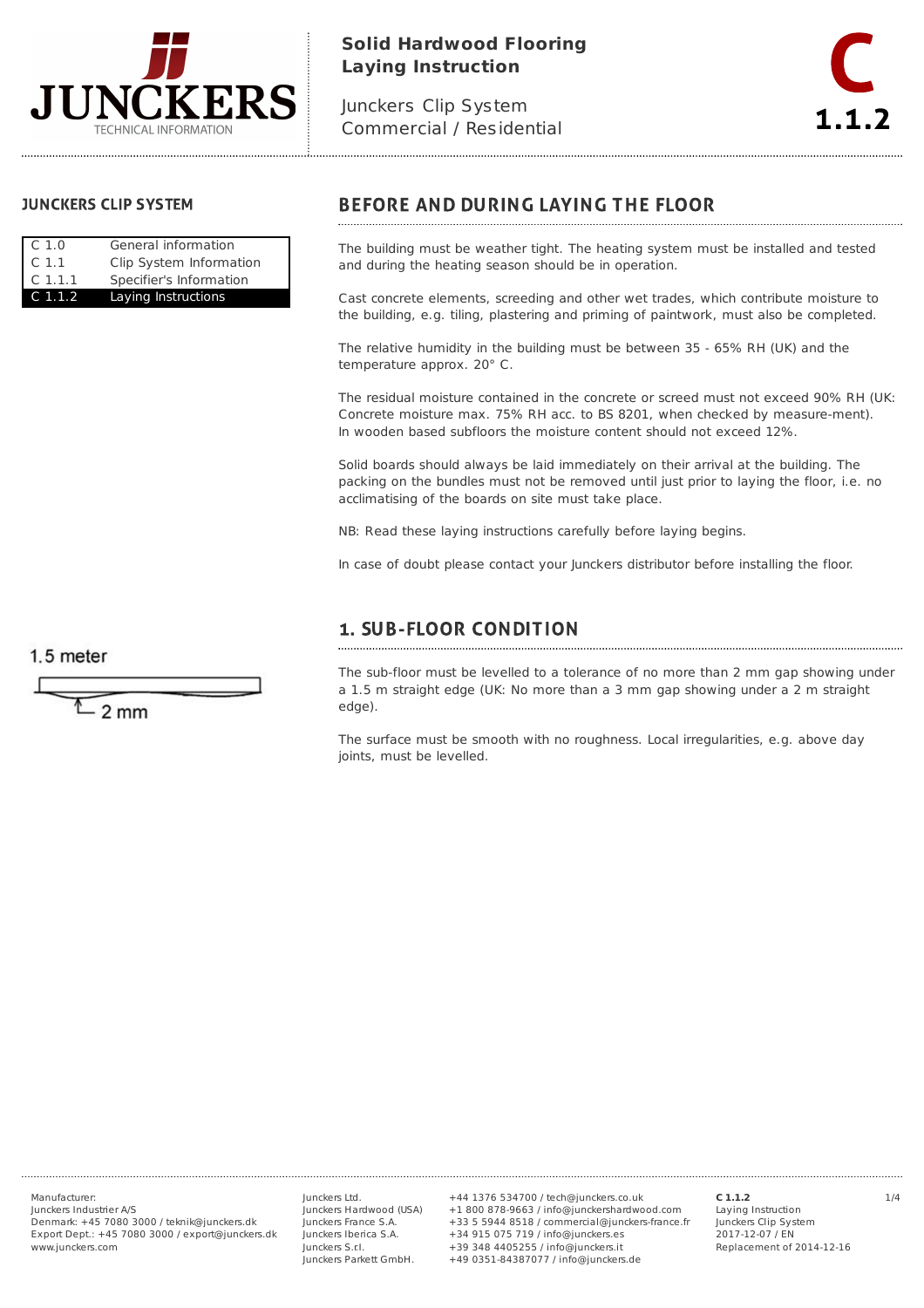



#### 2. CLIPS

The clip size is determined on the basis of the expected maximum relative humidity in the building during the year.

For shipsdecking always use 3-hole clips (129.8 mm).

For Junckers 20,5mm x 140mm planks and Boulevard planks, 20.5 x 185 mm, always use 2-hole clips (129.4 mm) or larger.

In case of doubt, please contact your Junckers Dealer.

Number of clips required for 14 and 22 mm Parquet, Residential: 13 clips/m2 (clip spacing 700 mm) Commercial: 17 clips/m2 (clip spacing 500 mm)

Number of clips required for 15 and 20.5 mm Plank, Residential and commercial: 15 x 129 mm: 17 clips/m2 (clip spacing 500 mm). 20.5 x 140 mm: 16 clips/m2 (clip spacing 500 mm). 20.5 x 185 mm: 13 clips/m2 (clip spacing 500 mm).

Number of clips required for Shipsdecking, Residential and commercial: 129 mm board width: 17 clips/m2 (clip spacing 500 mm). 20.5 x 140 mm: 16 clips/m2 (clip spacing 500 mm). 20.5 x 185 mm: 13 clips/m2 (clip spacing 500 mm).

# **3. INTERMEDIATE LAYER**

On concrete and screeded floors use PolyFoam as an intermediate layer, with lapped joints (remember to use the built-in tape) and turned well up at walls, etc.

On wood based sub-floors JunckersFoam is used as an intermediate layer with close fitting joints.

On intermediate layer of flooring grade Polystyrene laid on concrete, a 0.20 mm PE membrane with 200 mm overlay at all joints is placed on the Polystyrene.

Please contact your Junckers Dealer for advice.





Junckers Industrier A/S

Denmark: +45 7080 3000 / teknik@junckers.dk Export Dept.: +45 7080 3000 / export@junckers.dk www.junckers.com

Junckers Ltd. Junckers Hardwood (USA) Junckers France S.A. Junckers Iberica S.A. Junckers S.r.I. Junckers Parkett GmbH.

Manufacturer: 2/4 +44 1376 534700 / tech@junckers.co.uk +1 800 878-9663 / info@junckershardwood.com +33 5 5944 8518 / commercial@junckers-france.fr +34 915 075 719 / info@junckers.es +39 348 4405255 / info@junckers.it +49 0351-84387077 / info@junckers.de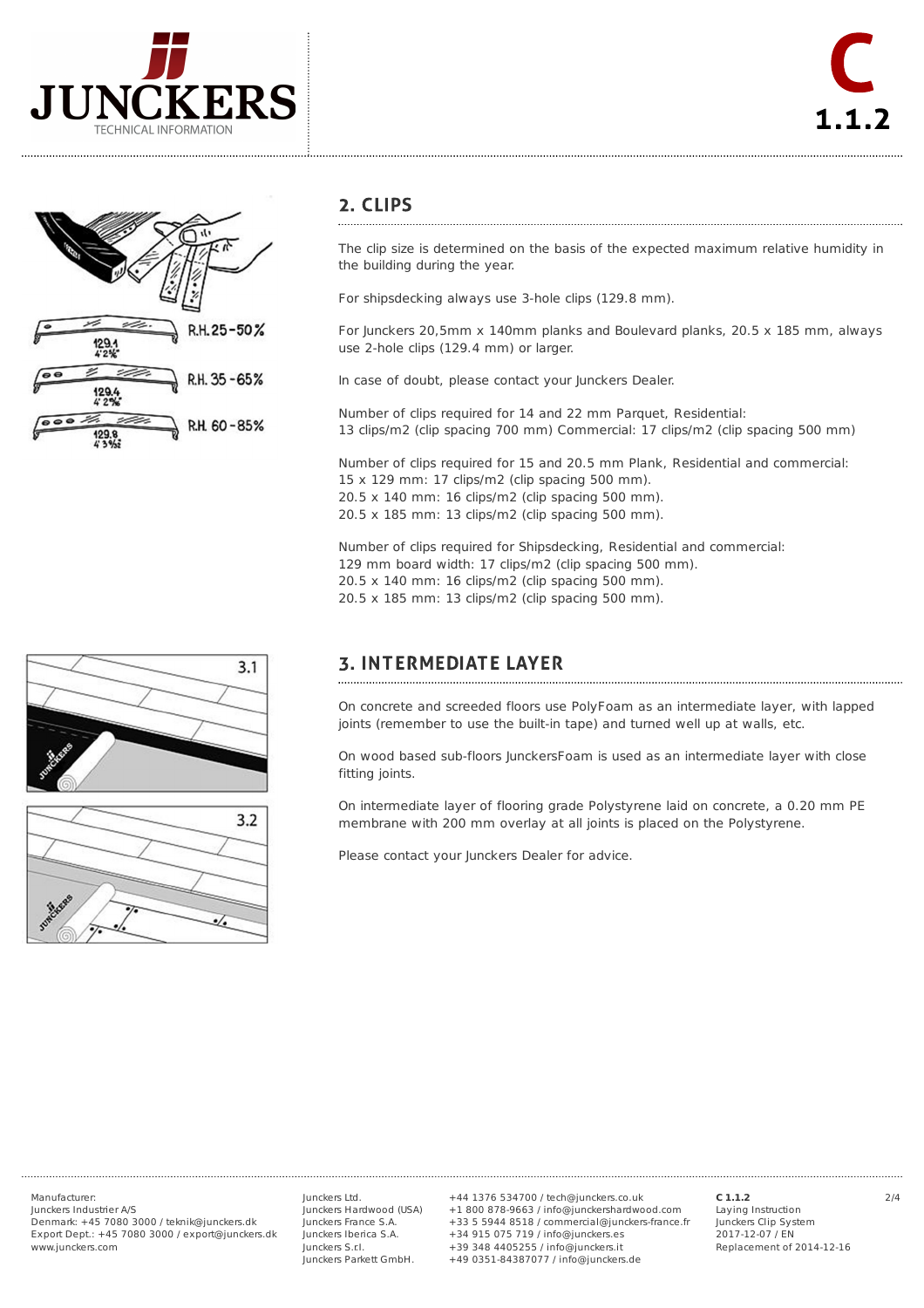









### **4. LAYING OF BOARDS - 1**

It is recommended that the boards be laid parallel with the longest side of the room. Turn the board over and tap the end of the clip with the hole(s) into the groove on the back of the board, so that the plain end of clip points in the direction of the tongue, which is the laying direction (Fig. 4.1 and 4.2).

Note: For 140 and 185 mm planks with double clip groove: tap the end of the clip with the hole(s) into the groove on the back of the board closest to the tongue.

Lay the board in place, tongue pointing away from the wall. Continue to the end of the row, gluing the header joints (Fig. 4.3). Cut the last board to length, use the offcut to start the next row.

Note: Solid boards must never be glued lengthwise. The gap between the end of the boards and the wall is filled with Junckers expansion strip. Ensure a close fit (Fig. 4.4). For floors more than 25 m in length it may be necessary to build joints into the floor.

## 5. LAYING OF BOARDS - 2

The first and last row of boards is installed leaving a clear expansion gap at the wall using following directions:

2 mm for every metre of floor width at each side (A), always min. 12 mm (UK: min. 15 mm).

First and last clip: Maximum 80 mm from the end of the board. Other clip spacing: First and last row 400 mm centres. All other rows: see section 2 above. Clips must be staggered (in line) by approx. 50 mm. Use temporary spacers or wedges between the wall and the first row of boards to form the expansion gap (B).

To lay subsequent rows of boards, tap the joints together, using a wooden block working evenly along the board.

#### **6. LAYING OF BOARDS - 3**

Lay the boards to a random pattern. Distribute the header joints as far apart as possible. However, the distance (A) between board joints in two successive rows should be at least 250 mm (Fig. 6.1).

Stave joints in one row of boards should not be in line with stave joints in a neighbouring row, but must be spread as far as possible.

Cut the last row of boards to form the correct size of expansion gap at the wall (Fig. 6.2). Glue the last board to the adjacent board along the entire length of the board. This is the only exception from the rule never to glue lengthwise along boards (Fig. 6.2).

Use a joint puller to slot the last board into place (Fig. 6.3).

Note: Remove temporary spacers or wedges at walls before installing skirtings (Fig. 5B).

Junckers Industrier A/S Denmark: +45 7080 3000 / teknik@junckers.dk Export Dept.: +45 7080 3000 / export@junckers.dk www.junckers.com

Junckers Ltd. Junckers Hardwood (USA) Junckers France S.A. Junckers Iberica S.A. Junckers S.r.I. Junckers Parkett GmbH.

Manufacturer: 3/4 +44 1376 534700 / tech@junckers.co.uk +1 800 878-9663 / info@junckershardwood.com +33 5 5944 8518 / commercial@junckers-france.fr +34 915 075 719 / info@junckers.es +39 348 4405255 / info@junckers.it +49 0351-84387077 / info@junckers.de